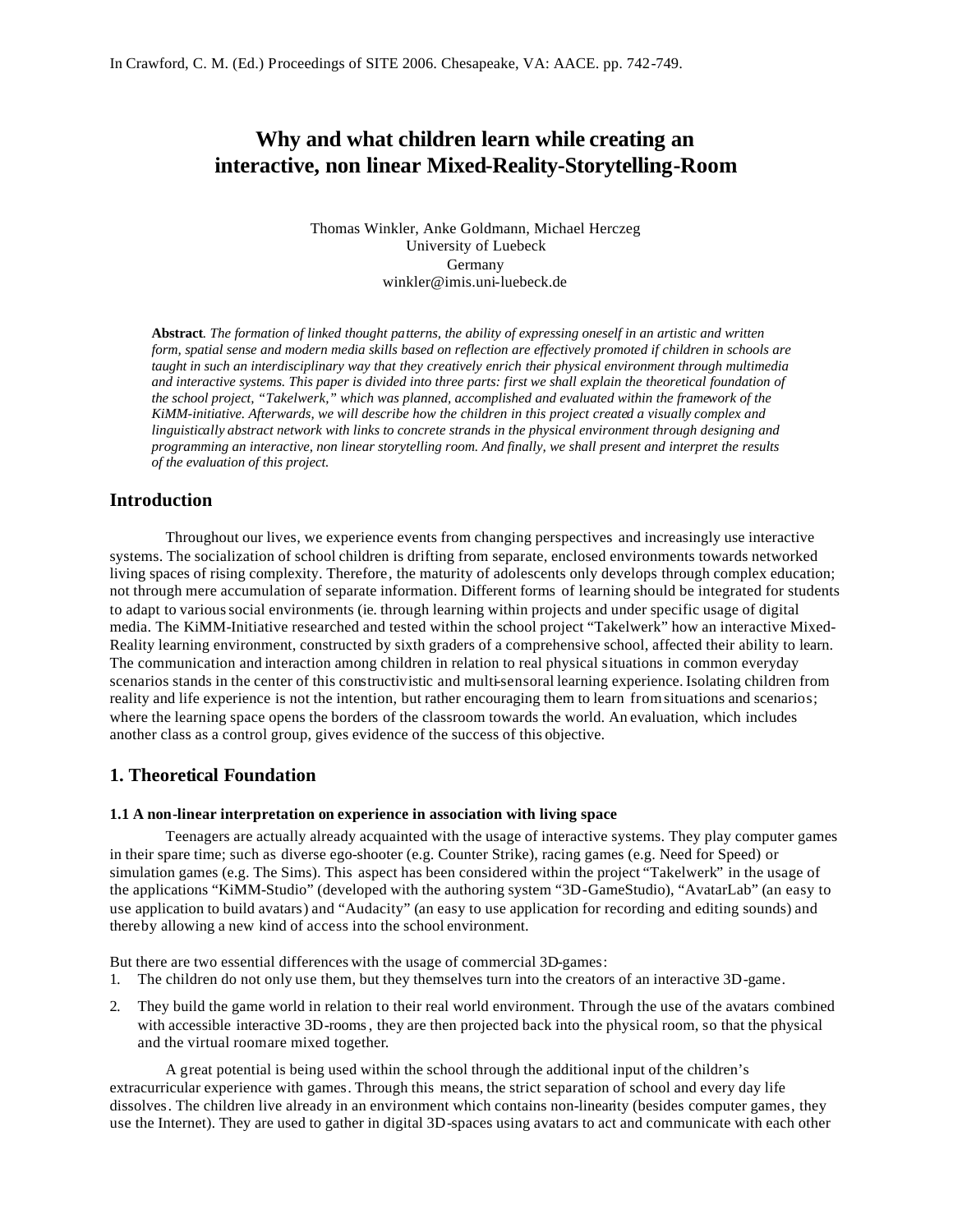(with other real persons or with computer controlled AIs). But this predominantly happens unintentionally without being concerned in using these tools in real life. Today, children take for granted the fact that they can access information from any place via the internet; and in doing so, gain independence from their so-far defined spaces in the physical world. The impact on the children's reality from playing with these commercial applications is problematic: the commercial 3D-applications do contain non-linear structures, but the children are not aware of them. Because of the missing link to the real physical world morally questionable behavior can be practiced. Such can have an effect on their actions in the physical world (Anderson & Bushman, 2001).

#### **1.2 Connecting societal reality with models of abstract thinking through approved conventional and new media**

Within the realization of the described project, the connection is made with established, basic cultural techniques in schools. Furthermore, digital media is used where it promises an added value compared to established media. To bridge the usual distance between the multi-sensory tangible and physically accessible space on one hand and the sensorial reduced experience of the virtual 3D-space on the other, these two different spaces become interwoven with the creation of a Mixed-Reality-Storytelling room. Digital media comes into play; the representation through traditional media reaches its limit because the children's imagination, based on their experience with interactive virtual space, exceeds its adequate representability. With a mix between these two spaces (physical and virtual), the children are able to create a physical installation enriched with digital, interactive media. It becomes a multi-layered, sensory experience created by the children themselves. Simultaneously, we reach an abstract level of reflection with the adoption of digital media in the context of a real physical situation, a reflection about historical and social developments, about complex processes and about the beneficial usage of additional forms of expression and presentation. New ways of learning are possible; with bridging the gap between school and real life.

#### **1.3 Integrated Thinking and Behaving**

The school projects title "Takelwerk" ("Tackling") involves four integration layers:

- 1. In small groups, the children develop a narrative plot, inspired by their experience on a museum ship. Afterwards, they link the narrative strands. This is supported by using an online community system ("CommSy"), which makes the text fragments easily accessible to each group for their non-linear montage.
- 2. They then start with translating the narrative strand into pictures. 3D-drawing and the construction of physical 3D-models help to improve visual thinking. A montage of the physical models according to the non-linear narrative structure reaches its limits, initiating, however, thinking about creative solutions to a complex net structure.
- 3. The next step utilizes the various potential of digital media. Virtual 3D-modells are created based on drawings and the physical room models. These virtual rooms, which can be placed in a random order, form the (digital) space structure for the story. The single narrative strands are interwoven into a dynamic web through scripted interactions. The target-oriented exploration and the creation of flexible docking points for the network (particularly, the function to teleport into the virtual room) allows the so-far unaccounted for gaming experience of the children to be integrated into class.
- 4. The fourth level of integration is the reintegration of the virtual, interactive 3D-world into the physical space:
	- a. A large area projection of the interactive 3D-internet-room in a physical installation on location, including sound and spoken text is used
	- b. Through the communication and interaction of several persons who are physically and virtually (as avatars) within the Mixed Reality Installation.

Because of the four coordinated levels of integration in the school project, cognitive structures are expanded and coupled with visual thinking. The children are enabled to construct abstract mental models. This happens through interweaving once-separated classes such as writing, history, drawing and 3D-modelling, into an interdisciplinary project within the physical Reality.

### **2 Inventing and Shaping**

In the following chapter, we will describe the four structure levels of integration, the shape of the organizational structure, and step by step, we will portray how the children implemented the non linear, interactive Mixed-Reality storytelling room. We will also describe the didactic aspects of this project.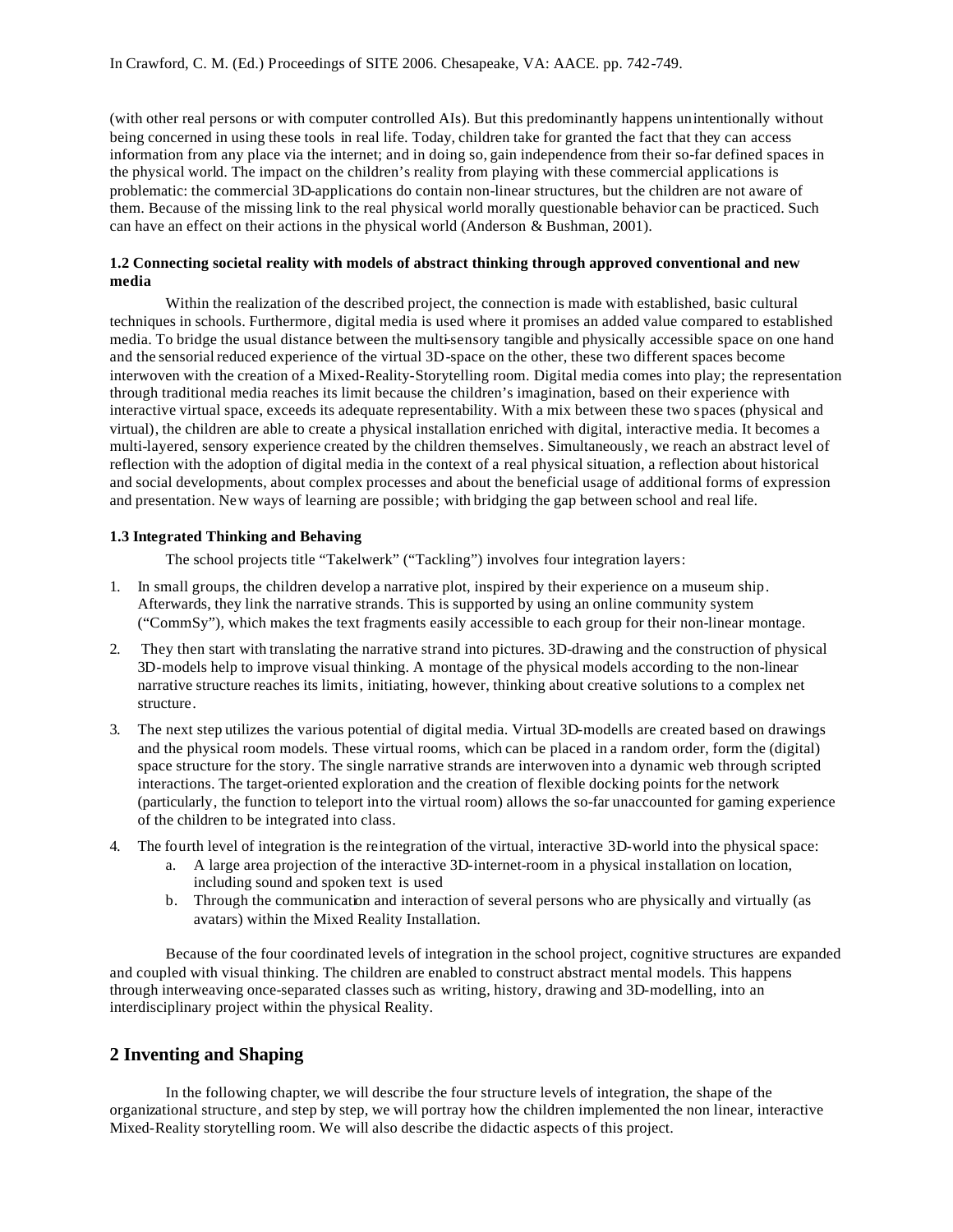#### **2.1 The structure of the non-linear story in space: the content layer**

The triggering moment for the content design of the non-linear story is the chosen physical space: the museum ship in the harbor of Luebeck. In writing the multi-perspective story, the children refer to the atmosphere on the ship and its usage. The connection between the real living space and the classroom is established. Based on the different stories, the single strands are connected to form a network of events.



Diagram No. 1: The non-linear, interactive structure of the installation/story space "Takelwerk"

Similar to a mind-map, the children obtain an overview of the design possibilities. Enriched and expanded through the application "KiMM-Studio," they work out a content core. At the end of each strand (illustrated through a green circle in graphic 1) there is a decision to be made; provoked by the examination of the narrator or the events. This gives direction to where the story will lead (walking through the ship or the installation). To give the children and other visitors of the non-linear storytelling room (either the installation or on the web) a thread to follow, every event is attached to an artifact which is both part of the physical installation and abstracted as a digital 3D-model. These artifacts (keys) initiate one of several solutions to the story at the checkpoints (meeting place on the virtual ship). Another crucial factor is the interaction of the visitor in the storytelling room with avatars of other people (they can participate from different places via the internet and they can communicate through gestures and a chat function). The narration is triggered by the avatars through the decisions which the visitor to the Mixed-Reality-Room makes. This leads to a path through the story. Thus, the sensory experience of the interactions for the project participants and visitor (in person on location or via internet) is deepened and connected to the physical environment.

#### **2.2 Organization Structure**

15 boys and 10 girls of a sixth grade class at the comprehensive school in Schlutup, Luebeck constructed an interactive, non-linear storytelling room in a cross disciplinary class of Art, German, Math and Computer Science. It took place every Friday during one term within the scope of the KiMM-Initiative. The lessons were meant to support and improve their linguistic, technical and artistic skills, as well as systemic thinking and acting. The children independently created a digitally enriched learning environment; in which they combined communication, objects, and actions. A visit to the Luebeck harbor and the replica of a medieval trading vessel (the museum ship "Lisa von Luebeck") was utilized to make up a non-linear story based around this ship using traditional techniques (writing, drawing, photography, hand craft). The constriction of the narrative plots, which shall remain individual and uninfluenced from each other within the later network, were the result of dealing with the sensory experience of the museum space. The children convert their perception of this unusual environment into first story drafts. The result is the accumulation of many narrative plots. These plots were then revised in five work groups and linked together (see graphic no.1). A first visualization of this structure and the possibilities for connecting them was aided through a network of red string. After selecting the story cores, the five groups organized their work, emphasizing both design and the media expansion of the narrative strands. Here the main focus was on teamwork, both within each group and between the 5 groups. The net structure of the non-linear storytelling room mirrored the organizational structure; for it is only in this manner that connecting the five chosen individual strands can succeed.

#### **2.3 The Procedure / coordinating the constructive steps towards networking**

The children learned the structure of non-linear narratives while rewriting the single pieces of a former linear story in such a way that each could fit together in random order. They created a preliminary net structure in the classroom with a red thread (graphic No.2), which represented the possible connections. Afterwards, characters of the story were drawn and build as avatars with the help of several digital applications (graphic No.3). A further connection was made with saving the single story plots, sketches and other project dates in the internet based community system "KiMM-CommSy" (graphic No.4) so that they could be accessed and modified from anywhere at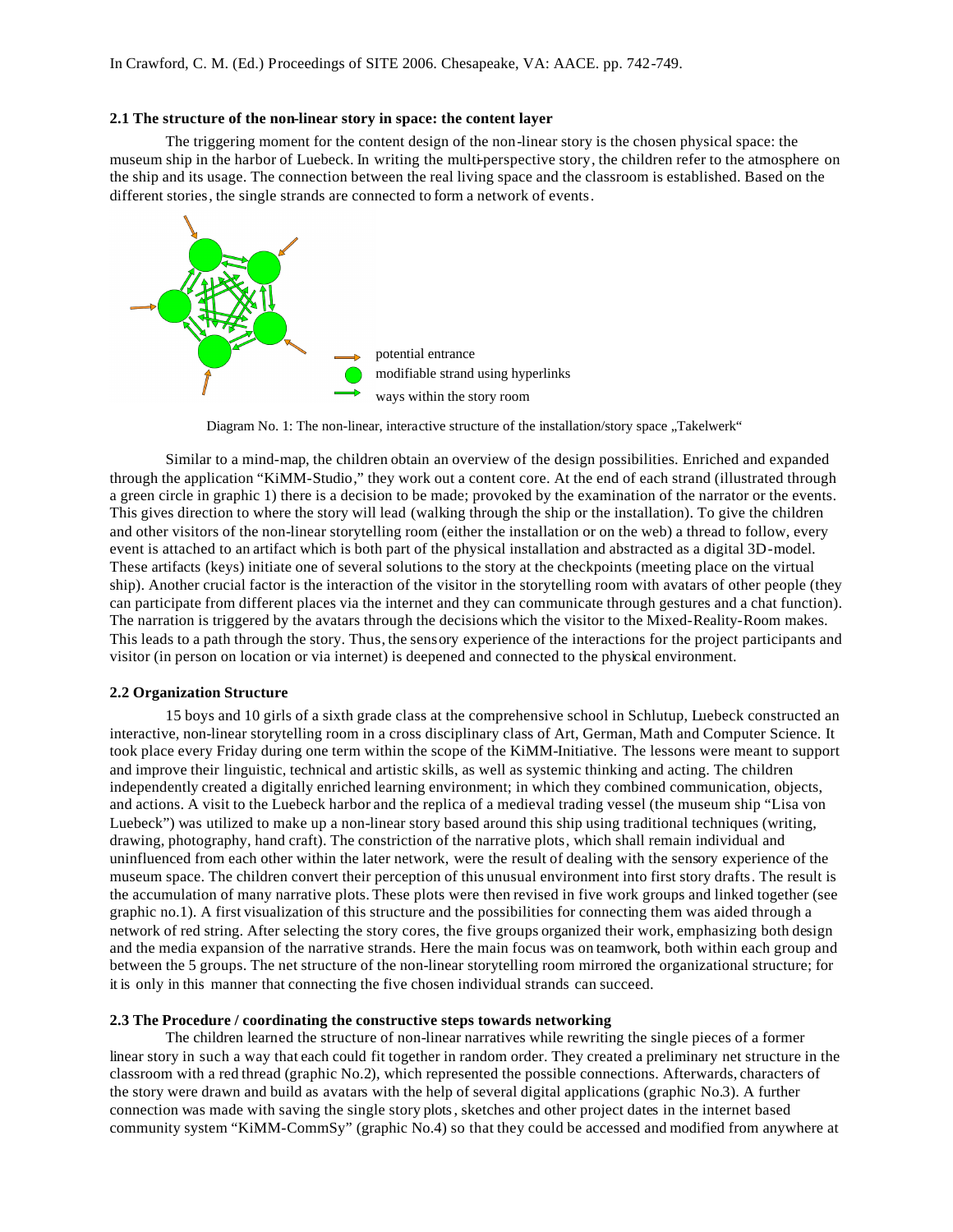anytime; be it in the classroom or at home. The catalyst for the content of the non-linear story is the experience of space (the ship), of whose atmosphere and usage the children refer to while writing a story (graphic No. 5). Ultimately, we aim to connect real living space with the later realization of a digital illusion of space within a Mixed-Reality installation. Another connection occurs, when the first room sketches (graphic No. 6) are built as physical 3D-models. These models are then used to combine the single narrative strands in different ways (graphic No. 7). Their conversion into digital models with the application "KiMM-Studio" will then enhance the connectivity even more. The use of behavior scripts allows the visitor's avatar to teleport within the virtual space (graphic No. 9). When the visitor passes through certain locations, sounds and spoken text passages, which were previously recorded and edited with the application "Audacity" (graphic No. 8), are played. The Mixed-Reality installation, a combination of digital, narrative and artistic elements, finally connects the real physical space with the virtual 3Dspace (graphic No. 10).



Graphic No. 2: Physical net, made with a red thread



Graphic No. 3: Creating an avatar with "AvatarLab"



Graphic No. 4: Saving files with "KiMM-CommSy "



Graphic No. 5: Excursion to the "Lisa von Luebeck"



Graphic No. 6: Drawings of the projected space



Graphic No. 7: Physical model of the story room



Graphic No. 8: Recording speech for the digital 3D space



Graphic No. 9: Digital 3D space created with "KiMM-Studio"



Graphic No. 10: Mixed reality installation

#### **2.4 Didactic Aspects**

Cooperative work both within each group and between the several groups is required and encouraged, because the principle of integration not only dominates the structure of the digital storytelling space but is also an organic work form throughout the project.

The examination of the space phenomenon takes place on different levels of perception:

- While walking through the museum ship, one experiences space with all senses
- Learning to draw room sketches based on the vanishing point principle (illusion of space)
- Gaining a tactile perpective through building the rooms out of cardboard boxes (creation of physical space)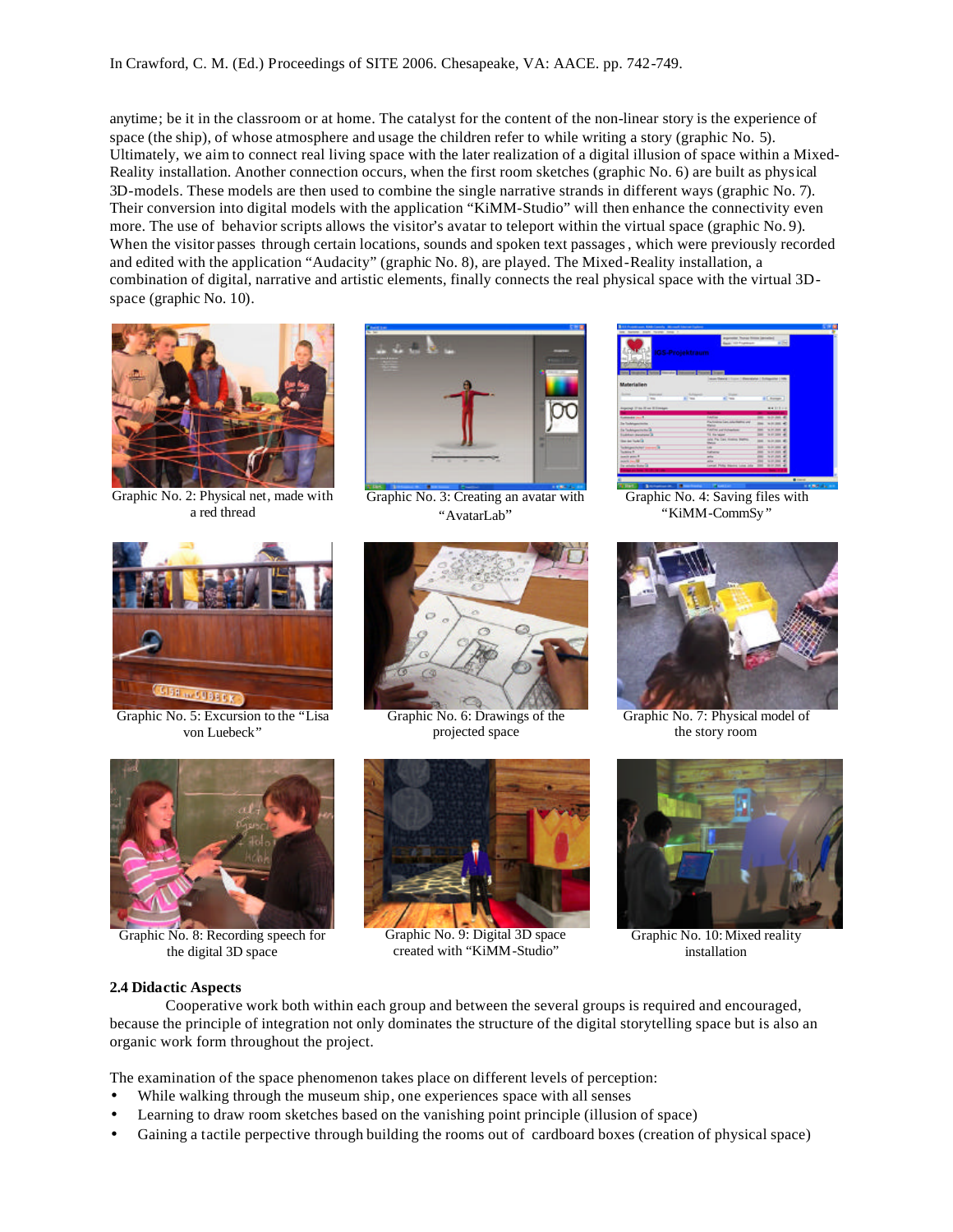- Creating interactive, digital 3D-models (animated avatars) and walkable digital 3D-space (ground plan, body plan, sheer plan, perspective view, rendered model (with KiMM-Studio))
- Applying and experiencing interactivity within the digital space
- Building a Mixed-Reality installation (creating, experiencing and reflecting digitally enriched physical space)

## **3 Evaluation**

The purpose of the project "Takelwerk" is not merely the use of digital technology. Rather, the pedagogical approach is more important. This approach demands a specific evaluation process which acquires the positive and negative influences caused by the specific use of mixed-reality applications. We assume that the school project as a pedagogical element affects four different target dimensions in regards to cognition, individual and social behaviour, and the emotional behaviour of both the students and teachers. Within the KiMM initiative, we developed an evaluation framework for the multiplicity of the different projects at school (Melzer, Hadley, Herczeg, 2005).

#### **3.1 The List of questions**

To evaluate "Takelwerk", we recorded the effects of a specific hybrid of classical media as well as of digital media by questioning a target group (students from 6c). In addition, we compared the results with the outcome of a questionnaire from a comparison group (students from 6b). At the same time, the students of the comparison group 6b were instructed with same curriculum in the subjects of "German" (analysis and composition), "mathematics" (geometry) and "art" (drawing and tactile examination of space). In the comparison group (6b), the use of media (script writing, drawing, sculpting, working with a 3D-Modelling program at the computer, internet researching with search engines in the www) took place in a traditional way without the use of the applications AvatarLab, 3D-KiMM-Studio, Audacity, and in the individual subjects. We also interviewed the teachers of the target group.

The list of questions for the target group (15 girls and 10 boys) as well as the comparison group (13 girls and 10 boys) consisted of four domains with 62 questions:

- Students´ behavior and experiences
- Communication/social interaction by students grouped around tables in teams
- Media diagnostics
- Evaluating the behavior of the teacher during class

The list of questions for the teacher consisted of the following target dimensions:

- Students' performance, behaviour, and experiences
- Media (e.g., usage, applicability)
- Expectation and comprehension (concerning the KiMM concept) and Judgment of KiMM support
- Evaluating one's own behaviour (e.g. treatment of students' teamwork) and one's own experiences (i.e., satisfaction, emotional stress)

The answers to the several questions were carried out by an assignment with a scale from  $1 =$  "does not" apply at all" to  $6 =$  "applies fully and completely." The answers collected (from 1 to 6) were separated for girls and boys. In the target group, as well as in the comparison group, the average (*M*) and the standard deviation (*SD*) was calculated. A presentation of all findings from the questionnaire would be clearly beyond the scope of this paper, therefore only the main findings will be reported.

#### **3.2 The main results of the inquiry of the students**

Results from the set of questions "Students´ behaviour and experiences" (questions=Q 1-18): Q 2: The students of the target group 6c assume that they have "*definitely better success in the subjects German, math and art*" (which were instructed in an interdisciplinary manner in the target group) *"as in the other subjects at school*" (*M* 4.32, *SD* 1.18). It becomes apparent that the answer in comparison group 6b differs (*M* 1.91, *SD* 1.41), see diagram No. 11.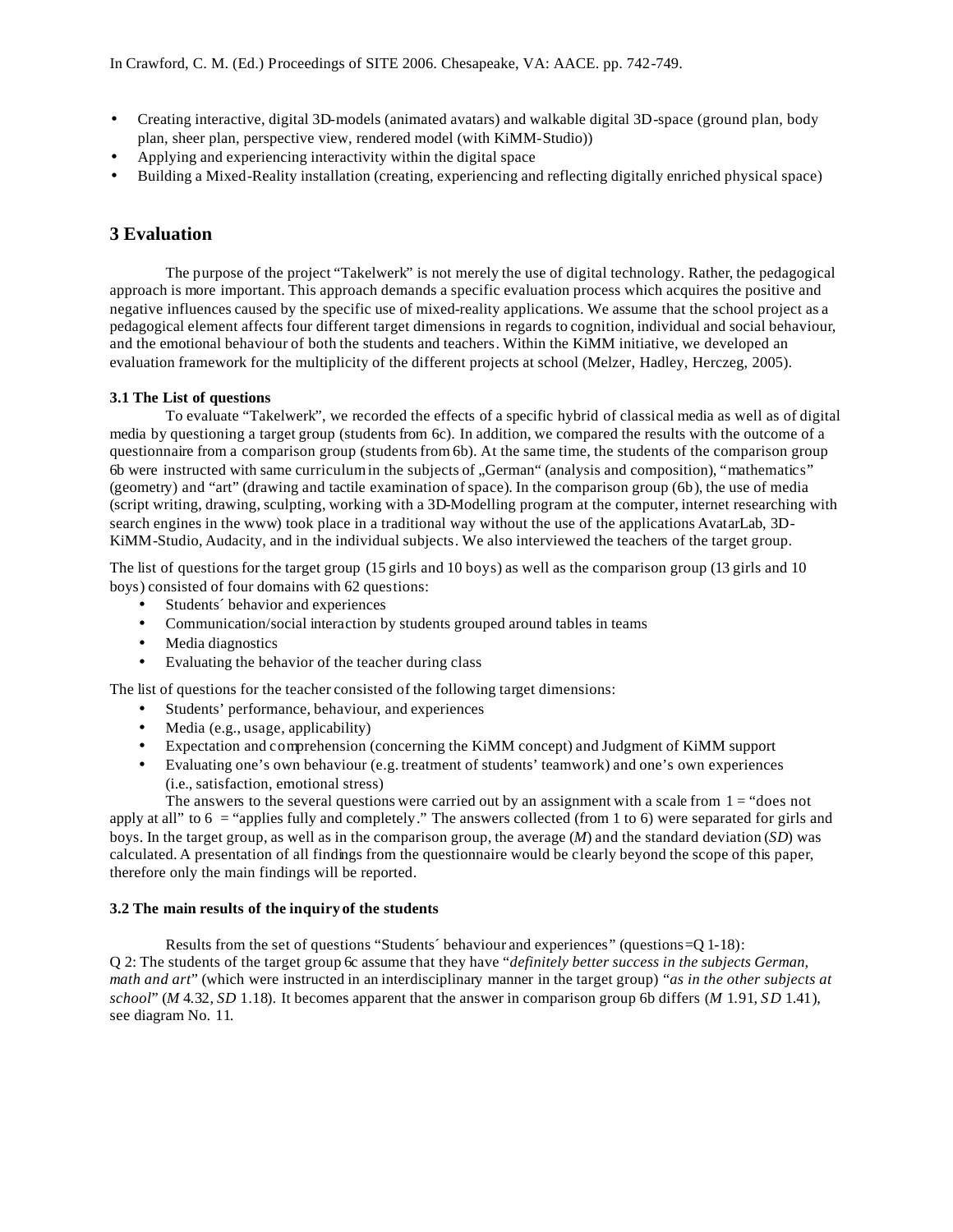



Q 14: While all students, with the exception of one, from target group 6c "*look forward to the next lesson in the subjects German, math and art*" (which were instructed interdisciplinary in the target) (*M* 4.39, *SD* 0,97), a lot less in the comparison group 6b felt the same (*M* 1.96, *SD* 1.63).



Diagram No. 12: Q 14

Q 7: Compared to the students of the comparison group, more students of the target group 6c agree that they, "*have a lot of ideas in class*" (*M* 4.56, *SD* 1.29 : *M* 3.91, *SD* 1.47).

Q 8: that they "*have many extraordinary and unique ideas to contribute*" (*M* 4.44, *SD* 1,08 : *M* 3.26, *SD* 1.35).

Q 11: that "*the class was fun and was entirely engaging*" (*M* 4.76, *SD* 1.01 : *M* 3.74, *SD* 1.05).

Q 15: that the "*have more success than failure in class*" (*M* 4.52, *SD* 1.15 : *M* 3.30, *SD* 1.36).

Q 17: that they "*were happy with the classes in which they used digital media*" (*M* 5.2, *SD* 0.67 : *M* 3.91, *SD* 1.20). All other answers in the complex: "students' behaviour and experiences" do not demonstrate any differences, because the form of the teaching methods in 6c and in 6b was very similar.

As expected, the answers in the second complex "Communication/social interaction by students grouped around tables in teams " (Q 19-38) demonstrated no noteworthy differences between the target group and the comparison group. (Over all: *M* 3.45, *SD* 1.37 : *M* 3.32, *SD* 1.51). In both groups, the students work in well organized teams grouped around tables. But with the results it can be assumed, that the increased use of digital media has no negative influence on communication and social interaction.

Results from the set of questions out of the third complex "media diagnostics" (Q 39-52): Q 43: The answer shows clearly the motivating effect of the use of KiMM specific applications. While clearly more than the half of the students of the target group 6c affirm, that "*their classmates appreciate what they construct/produce/do*" (*M* 3,64, *SD* 1.77), only 16 from 23 students of the comparison group 6b felt that this "does not apply at all" (*M* 1,61, *SD* 1.23).

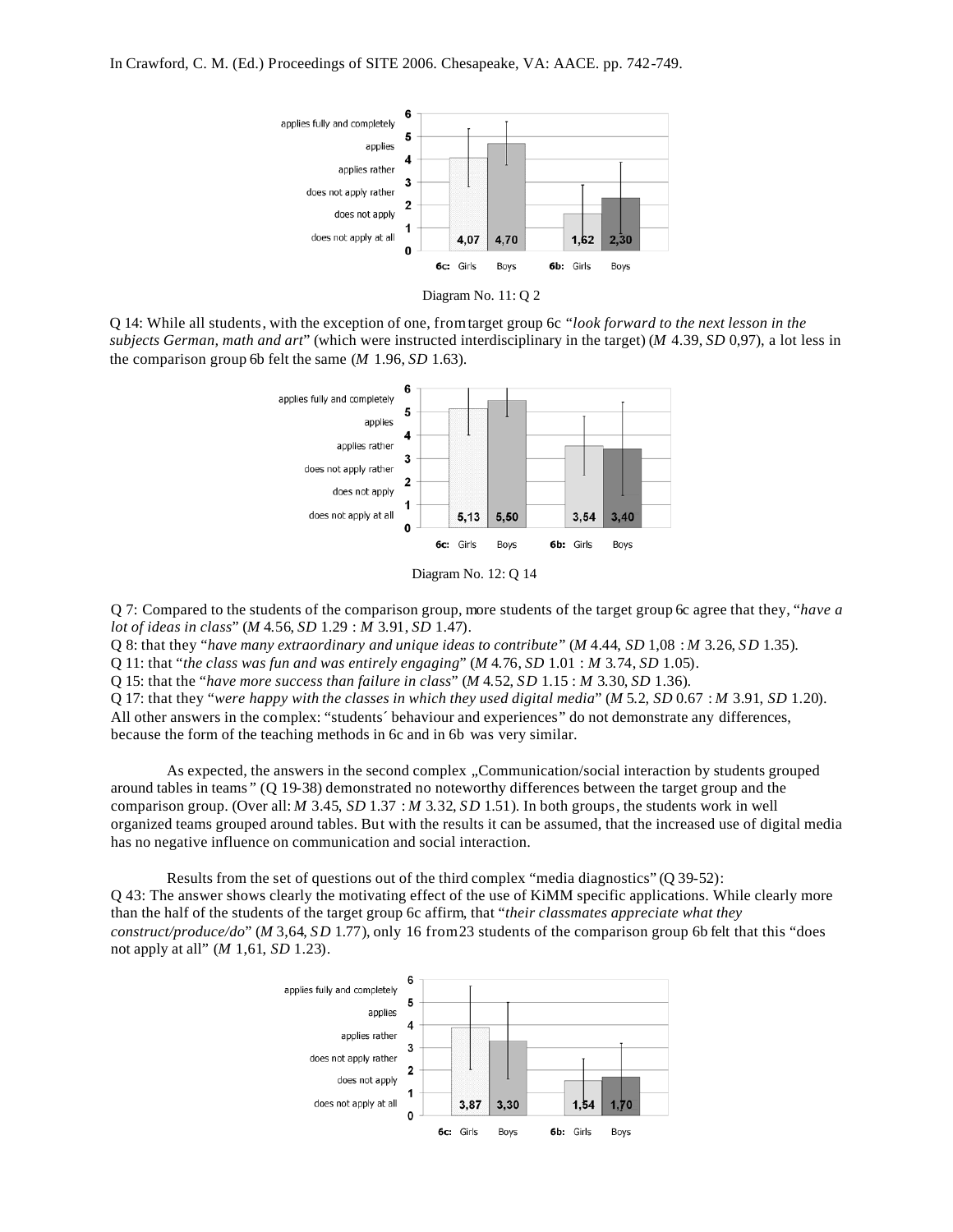#### Diagram No. 13: Q 43

Q 39 to 42 and 46 to 47 were given only to the target group.

Q 39: The answers show clearly that the students, "*could manage and deal with the specific applications*(AvatarLab, KiMM Studio, Audacity) *introduced by the KiMM initiative very well and easily"* (*M* 4.56, *SD* 1.15),

Q 40: that "*it was clear to them, what they need the applications and devices for and how they functioned*" (*M* 4.56, *SD* 1.19),

Q 41: that they "*could generally effectively use the applications/devices and could use them for their work* (*M* 5, *SD* 1.19).

Results from the set of questions of the fourth complex "Evaluating the behavior of the teacher during classes " (Q 56-62):

Q 56: Predominantly the students of the target group attest that in the classroom it was "*sometimes disruptive, but the teacher always mastered the situation*" (*M* 4.36, *SD* 0.86 : *M* 3.86, *SD* 1.30).

Q 57: The students noticed that "*during classes the teacher is stressed*" (*M* 4.36, *SD* 1.18 : *M* 3.39, *SD* 1.30)

Q 58: On the other hand, the students assume that "*the teacher handles the applications and devices very well and can use them properly*" (*M* 4.90, *SD* 0.97 : *M* 4.3, *SD* 1.48).

Q 59: Additionally, not many felt "that it was less stressful for the teacher when she didn't use the computer in the lessons" (*M* 3.44, *SD* 1.04 : *M* 2.86, *SD* 1.25).

Q 60: Almost all of the students of target group 6c assume that "*the instructor enjoys teaching*". In the comparison group, clearly less of the students think so. (*M* 4.92, *SD* 0.95 : *M* 3.91, *SD* 1.12).

Q 61: Here also was a clear difference: "*My teacher looks forward to the next class*" (M 5, SD 0.86 : M 3.52, 1.50). Q 62: And again: "*I believe that my teacher would like to use computer and other digital applications in teaching other subjects at school*" (*M* 4.92, *SD* 0.75 : *M* 2.69, *SD* 1.71).

#### **3.2 Results of the inquiry of the teacher**

The inquiry consisted of 73 questions. Here are some of the main findings:

Clearly the evaluation of the students is reflected in the estimation of the teacher. Here some answers of specific questions for the teacher which where not given to the students. The answers were also evaluated with a scale from 1 to 6 (from "does not apply at all" to "applies fully and completely".

Q 12: "*After the project, the students were better at thinking in group work* "(6),

Q 62: "*The use of digital media comprised significant additional effort*"(5),

Q 63: "*The objective of the class was achieved easily and more effectively using digital technology instead of using traditional instruments*" (6).

Q 73: "*I would like to use the devices and technology of the KiMM initiative in other interdisciplinary projects in combination with other subjects*" (5).

# **Conclusion**

The project "Takelwerk" endeavors to create a sensorial perceptive accessible realization of the structure of the procedure and a sustainable comprehension of the structure of a non-linear, interactive story room as well. Complex structures of the reality of life (including the experiences with digital, interactive media and digital networks), which exist predominantly unnoticed by  $6<sup>th</sup>$  graders, are comprehendible and graspable by the interconnection of building abstract models and work processes of visualizing and materializing during classes. Connecting comprehension and application (abstract proceeding in direct combination with the physical experience of events) allows thus the first bridge to be laid towards the ever increasing demand for higher comp etency in better decision making of our youth of today. By connecting the learning space to the living and experience space of the students, the interdisciplinary project "Takelwerk" boosts motivation and creativity and in turn, sustainable learning.

The results of the project (the independent creation of a complex mixed reality space) and the findings of the inquiries show that this way of instructing students is not only very efficient in improving their learning of subjects at school, but helps to build their ability in systemic thinking.